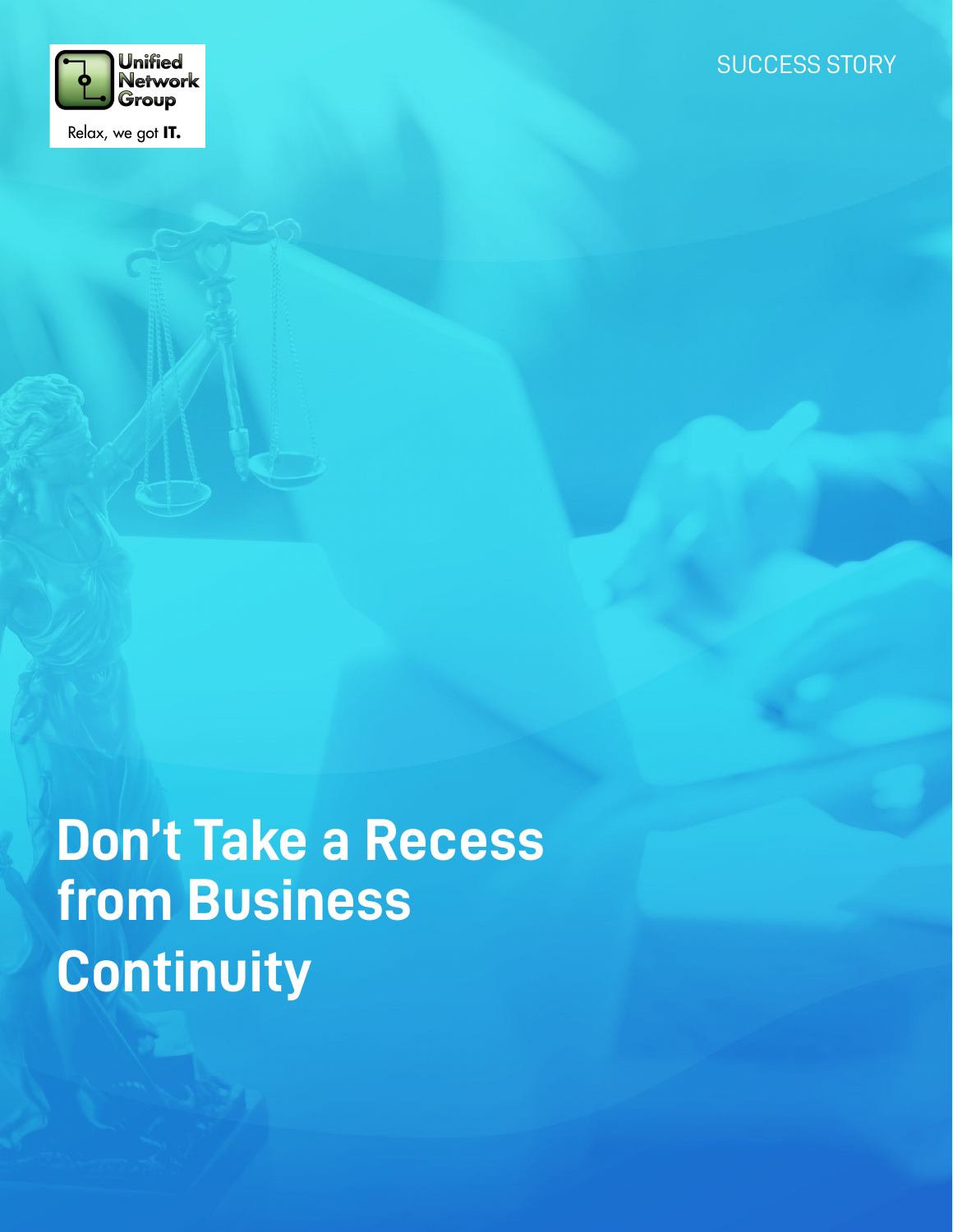## SUCCESS STORY

As attorneys, you're committed to providing your clients with the best legal advice and service possible. In order to do so, you recognize that in the world of law, time stops for no one. Court dates are appointed, not chosen. Contracts have deadlines. Client meetings are a must. Any type of power outage, therefore, is a huge threat to law firms. As a lawyer you have a finite amount of time to build your case, gather materials, research, etc. Should an outage strike your firm as a result of a natural (or most likely man made) disaster during your last few days before court, for example, it could be detrimental to the outcome of a case.

The Legal Technology Survey Report results show lawyers are moving to the cloud, up 40% from last year.<sup>1</sup> Close to 90% of all documents produced in law firms are now 'born digitally' as well.<sup>2</sup>

With technology on the rise, law firms can be more productive and achieve faster results, but there are also potential pitfalls when client data is digital. Like any other business, law firms are vulnerable to fire, flood, severe weather, power surges or any other calamity including accidental or malicious deletions that could take systems off-line and/or wipe out your valuable client data. In addition to these potential threats, there's the "human factor" where Larry the lawyer accidentally opens that seemingly innocent email attachment inflicting the latest malware.

#### **A False Sense of Security**

While backup practices have become common in law firms, not everyone is doing everything they can to protect critical data at their organizations. There is often a misconception that data is safe if backed up once a day, but this outdated practice is no longer sufficient for several reasons:

- If you forget to perform your backup or the backup process fails, you're not protected.
- If you only back up your files once a day, you're still vulnerable to the loss of an entire day's work.
- If you don't properly validate your backup files, you could be in for a very unpleasant surprise when you actually try to use those files to restore your practice's operations.
- If you only back up your files on-site, you could lose them too—leaving you with no way to serve your clients.
- If you only back up your raw data, rather than all your application and server configuration files, it could take you several days to restore your practice to a full operational condition—because you will also have to rebuild your servers, operating systems, applications, etc.

Many law firms are turning to business interruption insurance to cover the costs to rebuild, restore, or regain lost income. However, while your insurance provider may write you a check for the cost of a server that gets damaged because of a broken pipe—it won't be able to compensate you for the sheer aggravation of potentially having to spend days re-building your practice's entire technology environment from scratch. Most importantly, this type of coverage can't shield you from damaged or lost client relationships.

With technology on the rise, law firms can be more productive and achieve faster results, but there are also potential pitfalls when client data is digital.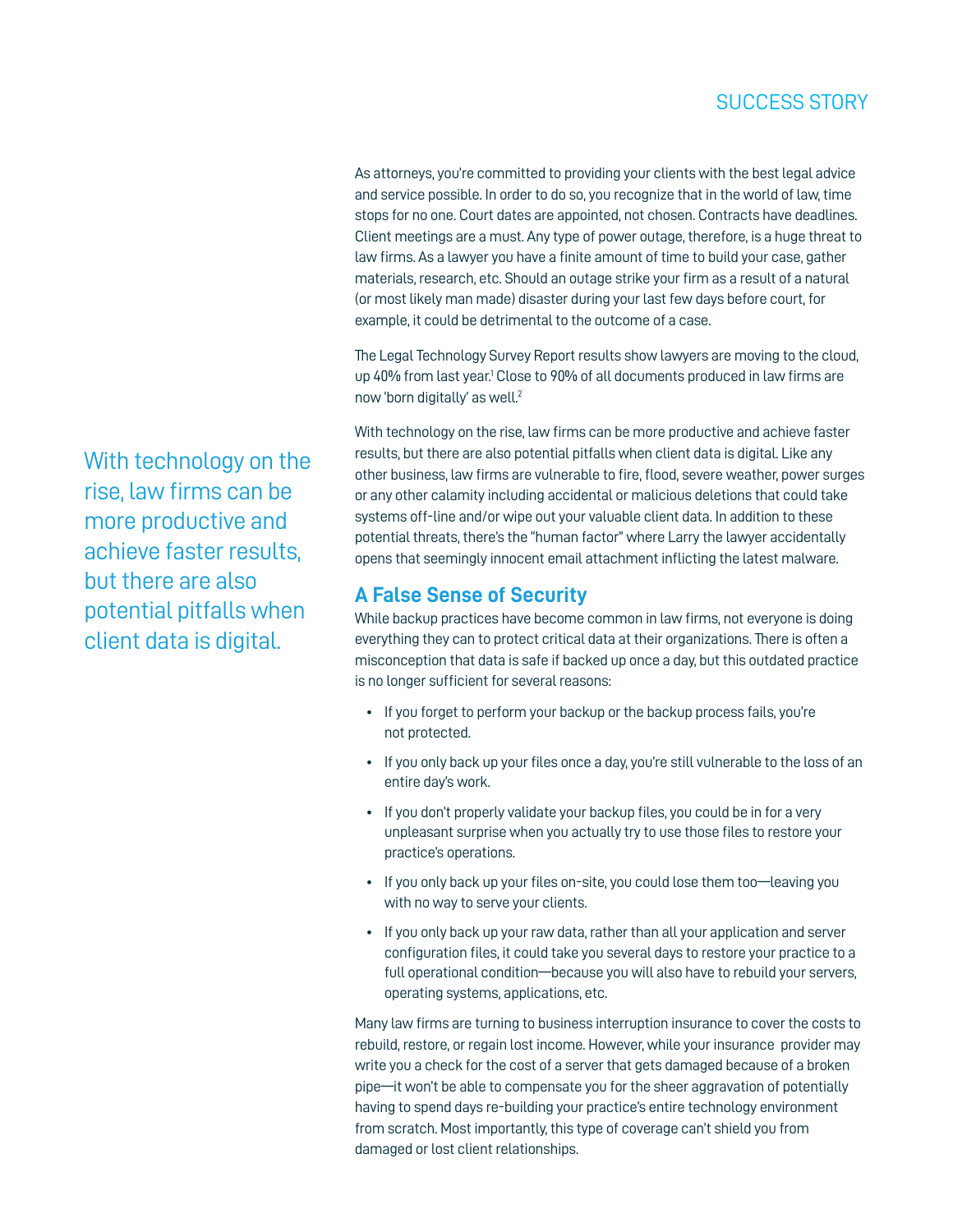# SUCCESS STORY

## **How Vulnerable Are You?**

If your law firm identifies as a business that doesn't have the IT resource to effectively recover from a major outage, make sure you're weighing all of the factors around the costs of downtime. Here are the facts:

- US businesses lose \$12 billion annually due to data loss.<sup>3</sup>
- 93% of companies that lose their datacenter for 10+ days file for bankruptcy within one year.<sup>4</sup>

#### **Best Practices for Legal Practice IT**

In an article by Attorney at Law Magazine, the cost of network downtime was calculated for a firm operating on billable hours. For example, if a firm with 25 employees who bill at \$200 per hour each lose one hour of uptime per month, that's \$60,000 a year on lost opportunity5. Here are some tips to help your firm avoid costly downtime:

- Outsource your firm's IT needs to an expert who has experience in the legal industry, they'll understand the importance of billable hours.
- Don't sacrifice quality to save money when purchasing hardware. It will benefit you to have strong technology in the long-run.
- Perform timely hardware and software updates, maintenance and backups.
- Establish, review and maintain system security of all practice technology.

Any firm that has not recently re-assessed its backup and disaster recovery procedures should therefore do so in order to conform to these industry-standard best practices.

Here's what one managed service provider has to say about the need for a strong business continuity solution in the legal industry:

"A law firm has an obligation, both legally and ethically, to protect confidential information in their computer systems. While there is a lot of attention to security safeguards, not being able to produce client data or contract information in a timely fashion can have negative effects on the reputation and bottom line of a law firm. A business continuity solution can save a firm from lost data, computer system downtime, embarrassment and lost revenue." -Dale Shulmistra, Principal & Co-Founder, Invenio IT

**"** If a firm with 25 employees who bill at \$200 per hour lose one hour of uptime, that's \$60,000 a month on lost opportunity.

**Attorney at Law Magazine**